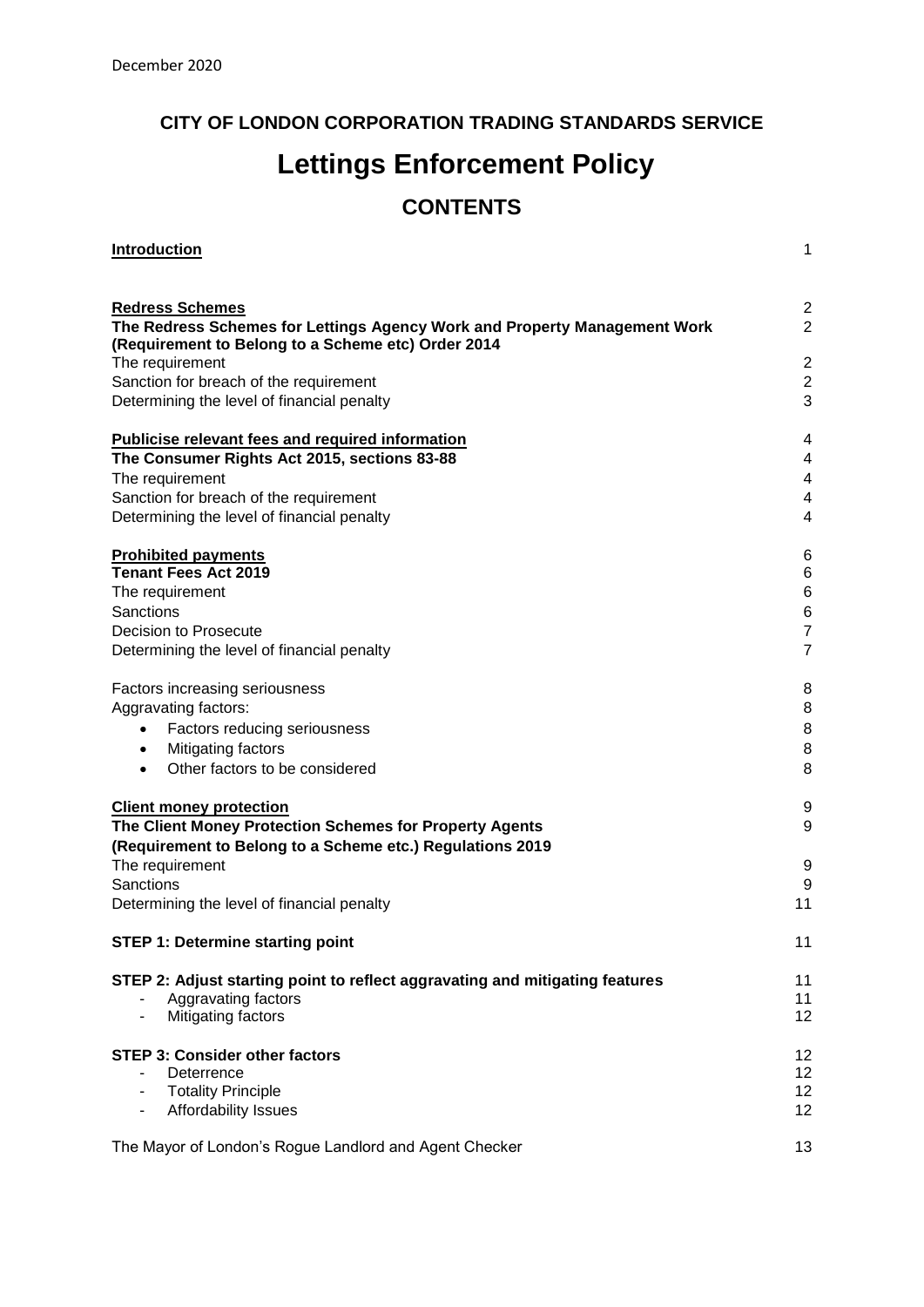## **Introduction**

London's population has grown rapidly over the last decade to a record 9.0 million people by mid-2019. The proportion of households renting privately has also increased significantly from around 15% at the turn of the century to 27% by 2019 and of London's 3.6 million households almost a million are now renting privately, representing more than a fifth of all privately renting households in England.

London has a higher rate of population "churn" than other areas due to its higher levels of outward and inward migration, and more transient population. The high influx of working age population means that London has a younger population than England as a whole.

Occupancy levels are also particularly high in the private rented sector, with average floor area per person falling from 31m<sup>2</sup> to 25m<sup>2</sup> over the past 25 years and is now less than for any other tenure.

At the same time, average private rents in London have risen by 43% since 2005, by far the largest increase of any English region.<sup>1</sup> In the year to March 2020, the median rent for a privately rented home in London was £1,425 per calendar month, more than twice as high as the median in England as a whole (£700). London's rents are so much higher than those of other regions that the median monthly rent for a one-bedroom home in the capital  $(E1.204)$  is almost as high as the national median monthly rent for a home with four bedrooms or more  $(E1,300).<sup>2</sup>$ 

With the expansion of the private rented sector, a large letting agent industry has grown in the Capital which accounts for around 40% of all letting agents in England. It is estimated that there are 10,000 such agents, now operating in London.

There is also evidence of widespread non-compliance with legal requirements in the sector. Recent (2018-19) enforcement data from the London boroughs suggests that only around a half (54%) of London letting agents were fully compliant with the law when inspected by Trading Standards Officers.

In this context, the City of London Corporation has adopted an enforcement policy which has been prepared by London Trading Standards in conjunction with an expert Barrister, Daniel Brayley, of Gough Square Chambers. This sets out the decision-making process to be used by the City of London Corporation in relation to enforcement action for breaches of the following lettings legislation:

- a. The Enterprise and Regulatory Reform Act 2013 (in relation to The Redress Schemes for Lettings Agency Work and Property Management Work (Requirement to Belong to a Scheme etc) (England) Order 2014);
- b. The Consumer Rights Act 2015 (sections 83-88);
- c. The Tenants Fees Act 2019;

<sup>1</sup> <sup>1</sup> Office for National Statistics ("ONS") Experimental Index of Private Housing Rental prices

<sup>2</sup> ONS, Private Rental Market summary statistics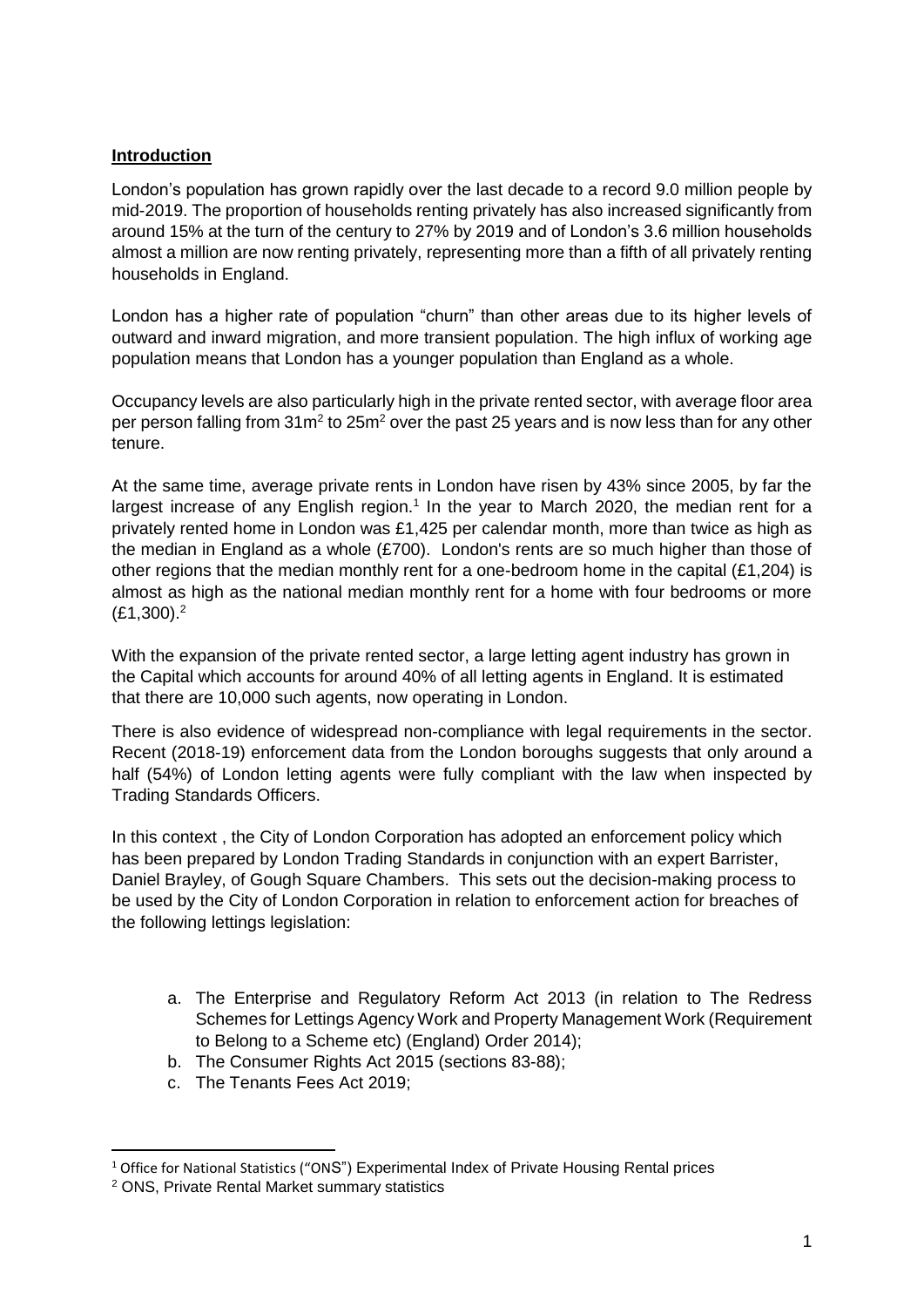d. The Housing and Planning Act 2016 (in relation to The Client Money Protection Schemes for Property Agents (Requirement to Belong to a Scheme etc.) Regulations 2019).

This policy is not statutory guidance. It has been prepared by reference to the primary legislation, applicable statutory and non-statutory guidance, the Regulators' Code and, where applicable, the Code for Crown Prosecutors. In preparing this policy the authority has also considered the extensive body of First and Upper Tier Tribunal rulings under the above legislation relating specifically to the London market.

The policy has been made in consultation with the lead enforcement authority.

The relevant sections of the above legislation mainly concern civil breaches, albeit with potential criminal offences arising from them, accordingly, where appropriate, reference is made to the overarching principles of criminal law, such as culpability, harm, aggravating and mitigating features, and proportionality.

When considering the culpability of letting agents attention is drawn to the professional status of the sector, the extensive guidance provided by, and available from, industry bodies, and the requirements for compliance provided by statutory redress schemes.

# **Redress Schemes**

#### **Legislation**

The Enterprise and Regulatory Reform Act 2013 sections 83-88 and The Redress Schemes for Lettings Agency Work and Property Management Work (Requirement to Belong to a Scheme etc) (England) Order 2014 ("the Redress Schemes Order 2014").

# The requirement

It has been a requirement since 1 October 2014 for lettings and property management agents to be a member of a government approved redress scheme.<sup>3</sup>

This provides clients of these businesses, both tenants and landlords, with an independent form of redress to resolve complaints.

There are currently two schemes approved by the government:

- a. The Property Ombudsman ("TPO"); and
- b. The Property Redress Scheme ("PRS").

# Sanction for breach of the requirement

The requirement is enforced by local authority Trading Standards or Housing Services.

A failure to join a scheme is enforced by a civil penalty process with a **maximum penalty of £5,000.** 

**<sup>.</sup>** <sup>3</sup> The Redress Schemes Order 2014, Part 2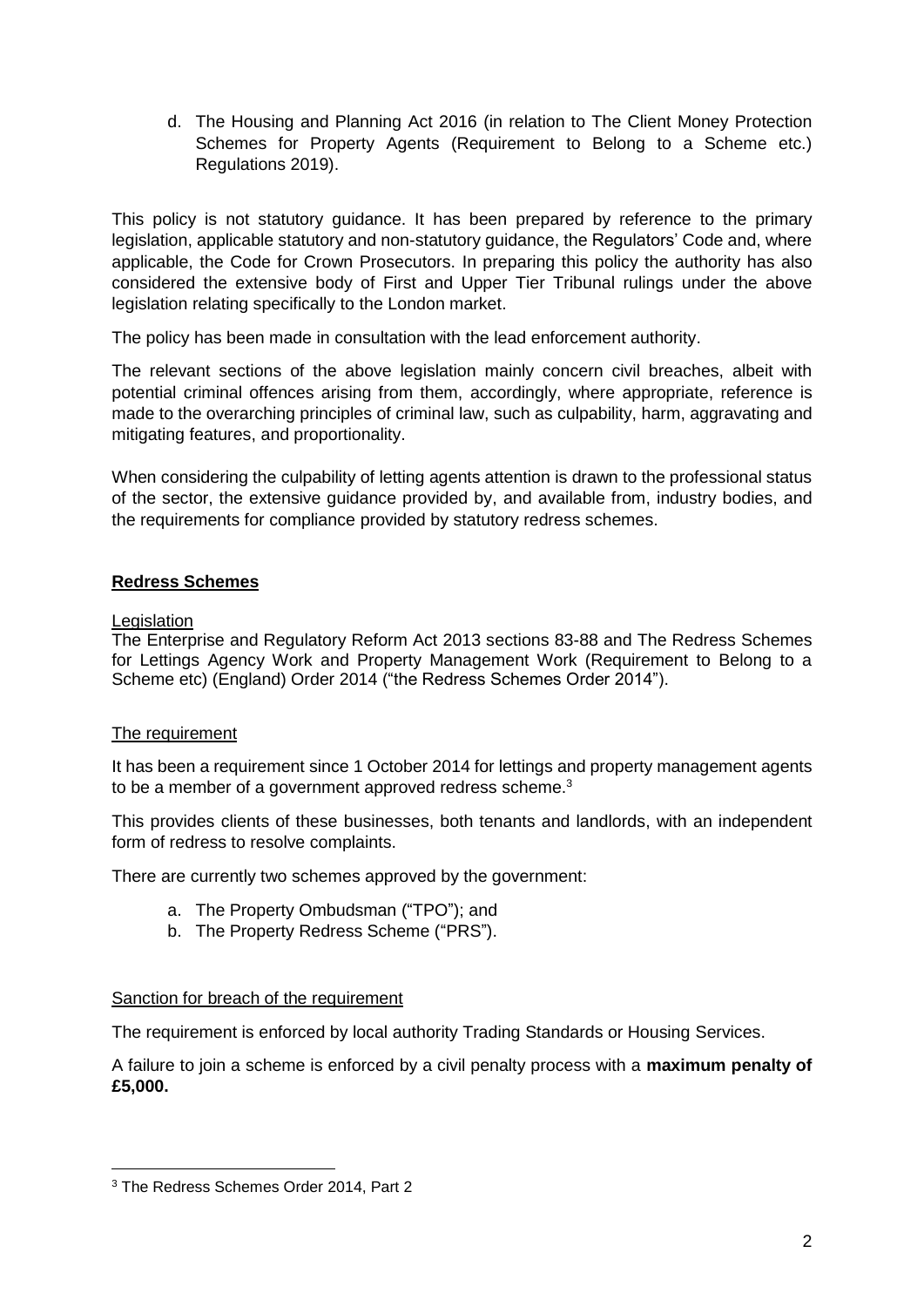The breach must be proved on "the balance of probabilities", i.e. to the civil standard of proof.<sup>4</sup>

For both tenants and landlords, the consequence of a business not being a member of a redress scheme can be significant in that they lose an important method of resolving complaints without having to take recourse to legal action (which can be both time consuming and expensive). This is true even if a business later joins a scheme as the membership is not retrospective and clients who contracted with an agent prior to the date of membership are still not covered.

Trading Standards consider this an important access to justice issue and a very serious breach because of the potential collective harm to both tenants and landlords. It is also an indicator of poor professional standards within the sector.

#### *Determining the level of financial penalty*

The Ministry for Housing Communities and Local Government ("MHCLG") <sup>5</sup> has issued guidance for local authority housing officers on *Improving the Private Rented Sector and Tackling Bad Practice - A Guide for Local Authorities.* <sup>6</sup> Annex C - *Letting Agents Redress Scheme Guidance* provides:

*The expectation is that a £5,000 fine should be considered the norm and that a lower fine should only be charged if the enforcement authority is satisfied that there are extenuating circumstances*". 7

The guidance also makes clear that it will be up to the enforcement authority to decide what such circumstances might be.

In having regard to the guidance issued by MHCLG, the expectation is that a £5,000 penalty should be considered the norm. Due to the serious detriment associated with lack of membership of a redress scheme, the lack of professional standards it indicates and the particulars of the London Lettings market, the authority is adopting the policy that when issuing an initial notice (notice of intent) against an agent, **the monetary penalty will usually start at £5,000**.

The notice of intent provides the agent with the option to submit representations to the authority within 28 days. The authority shall consider the representations and may reduce the monetary penalty if appropriate.

This approach has been accepted by Judges in the First Tier Tribunal.

In considering whether to vary, withdraw or confirm a monetary penalty after the notice of intent has been served, the authority will take into account any representations provided by the agent. The following non-exhaustive list of factors will be considered in either mitigation or aggravation, as appropriate in each case:

The severity of the breach (i.e. the length of breach, has membership just lapsed or has the agent never been a member of a redress scheme)

**.** 

<sup>4</sup> Ibid. Article 8

<sup>5</sup> Formerly the Department for Communities and Local Government 6

[https://assets.publishing.service.gov.uk/government/uploads/system/uploads/attachment\\_data/file/41](https://assets.publishing.service.gov.uk/government/uploads/system/uploads/attachment_data/file/412921/Improving_private_rented_sector.pdf) [2921/Improving\\_private\\_rented\\_sector.pdf,](https://assets.publishing.service.gov.uk/government/uploads/system/uploads/attachment_data/file/412921/Improving_private_rented_sector.pdf) published March 2015,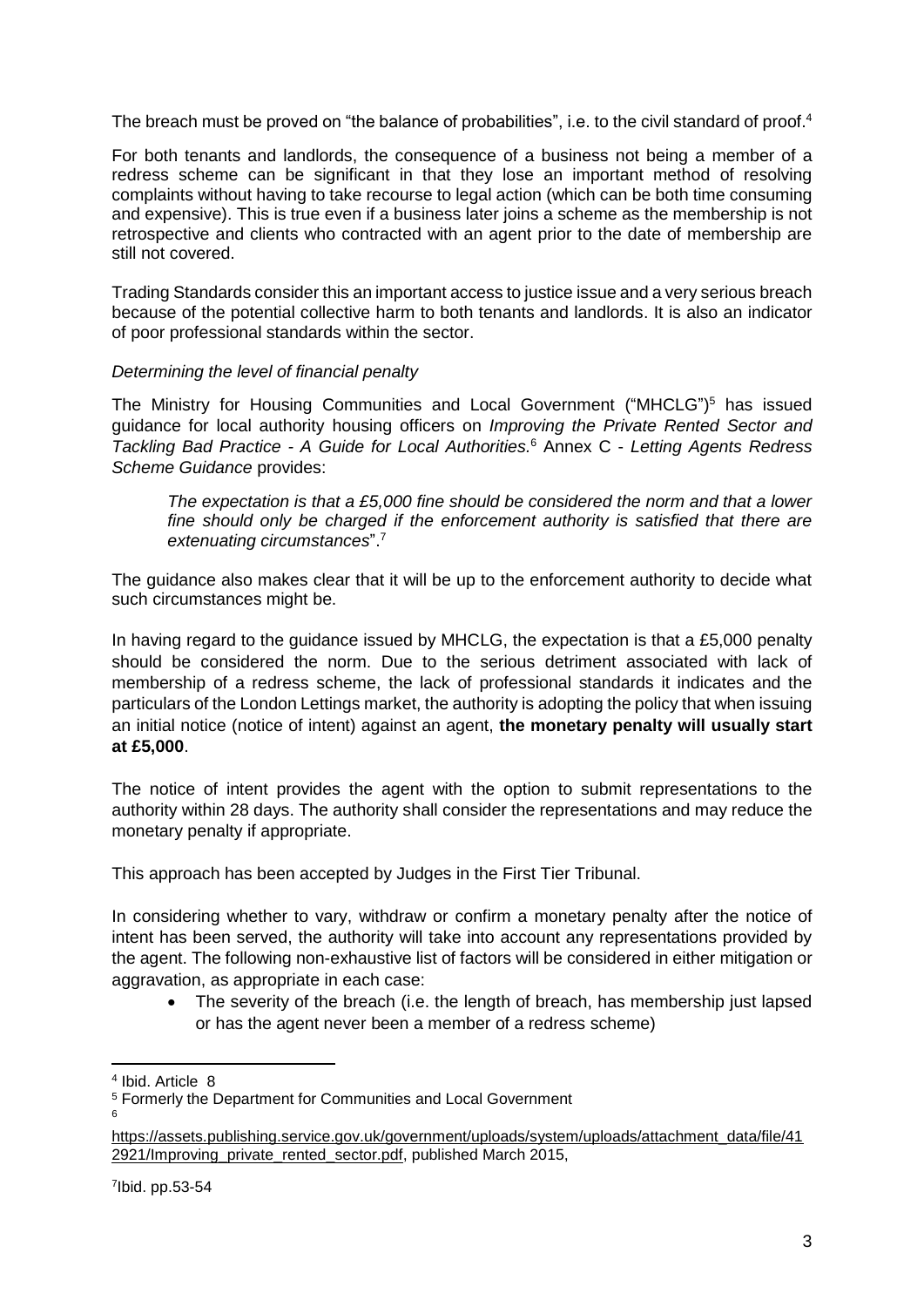- The financial impact of the breach on tenants and landlords (this may be difficult to assess)
- How long the legislation and requirements have been in force
- The agent's history of compliance and/ or non-compliance
- Any complaints against the agent
- The attitude of the agent and/ or co-operation with the authority in its investigation
- Whether the breach was rectified promptly
- Steps that the agent has or has not taken to ensure compliance
- Personal or health issues that may have had or be having an effect on the agent's business (e.g. impacting on the period of breach or ability to pay)
- Any other factors that could amount to extenuating circumstances.

Where applicable the authority shall consider the affordability of the proposed penalty, including the financial status of the agent and/ or the agent's ability to pay.

Simply correcting a breach after receiving a notice will not nullify the proposed penalty and if an agent would like a reduction to be considered, in the first instance, representations/ objections should be made to the Council in the 28 days allowed.

#### **Publicise relevant fees and required information**

**Legislation** Consumer Rights Act 2015 ("CRA") sections 83-88.

#### The requirement

Section 83 CRA makes it a requirement for all letting agents in England to publicise details of their relevant fees and other required information. Sections 83 to 88 CRA contain detailed disclosure requirements.

#### Sanction on breach of the requirement

Where the authority is satisfied on the balance of probabilities that a letting agent has breached the above duty it may impose a penalty under section 87 CRA.

The amount of the financial penalty may be determined by the local authority but **must not exceed £5,000. 8**

*Determining the level of financial penalty*

In line with the statutory guidance issued by the MHCLG: *Improving the private rented sector and tackling bad practice: a guide for local authorities. Annex D – Guidance on Letting Agent Fees,* **the authority will normally issue the financial penalty for the maximum of £5,000 and a lower penalty will only be considered if the authority is satisfied that there are extenuating circumstances. 9**

 $\overline{a}$ 

<sup>8</sup> CRA, s. 87(7)

<sup>9</sup> [https://www.gov.uk/government/publications/improving-the-private-rented-sector-and-tackling-bad](https://www.gov.uk/government/publications/improving-the-private-rented-sector-and-tackling-bad-practice-a-guide-for-local-authorities)[practice-a-guide-for-local-authorities,](https://www.gov.uk/government/publications/improving-the-private-rented-sector-and-tackling-bad-practice-a-guide-for-local-authorities) published 13 March 2015, p.60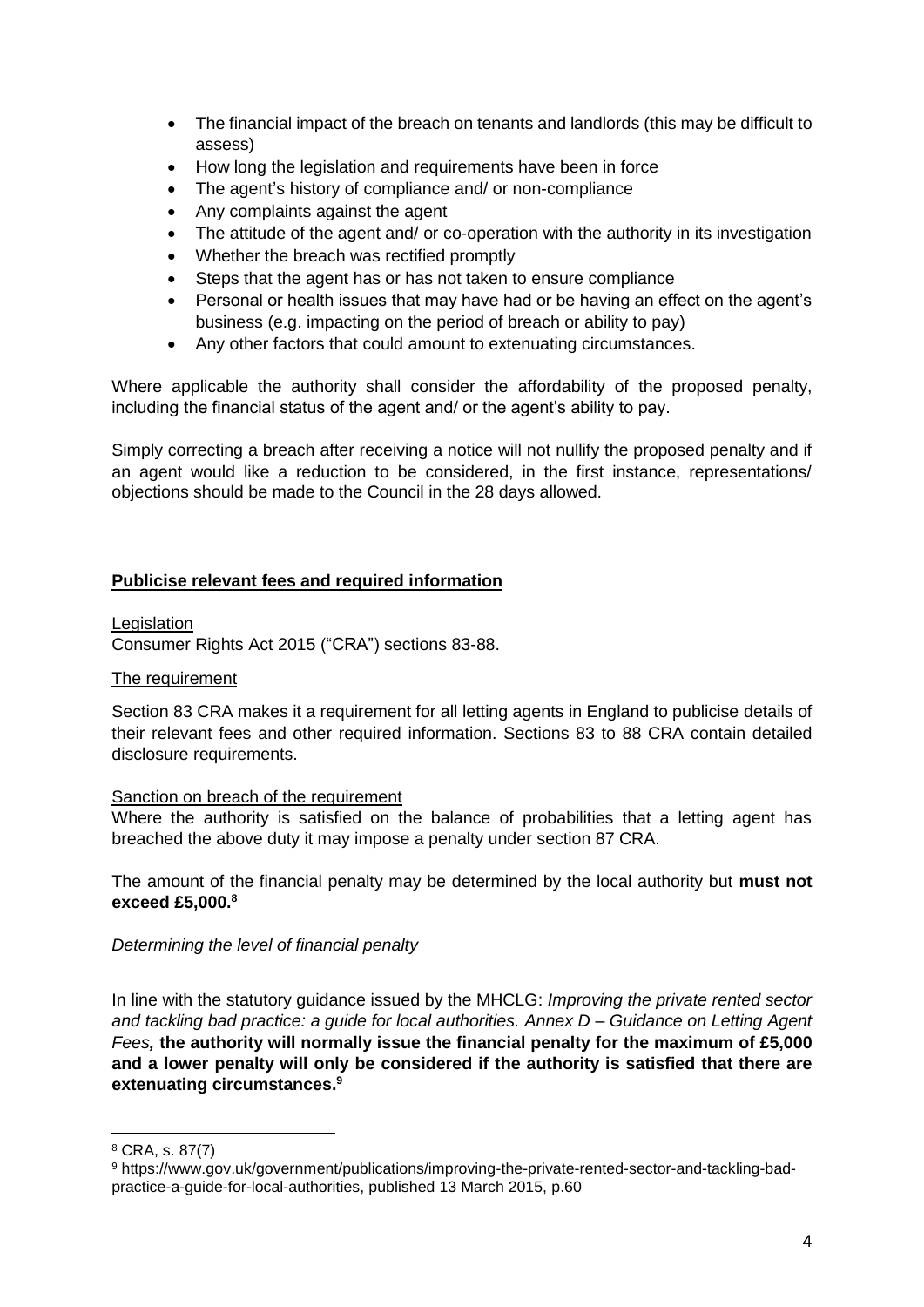In considering whether to vary, withdraw or confirm a monetary penalty after a notice of intent has been issued the authority will take into account any representations provided by the agent.

Each of the following non-exhaustive factors will be considered, as possible mitigation, in the authority's decision of whether to vary, withdraw or confirm a penalty:

- The severity of the breach
- The financial impact of the breach on tenants and landlords
- How long the legislation and requirements have been in force
- Whether a letting agent was in breach of some but not all aspects of the requirements (with respect to displaying fees, client money protection and redress scheme information).
- The period of non-compliance (e.g. was a technical error on a website causing a breach for a matter of hours or was there an extended period of non-compliance)
- Whether the breach was rectified promptly
- Steps that the agent has or has not taken to ensure compliance
- The attitude of the agent and/ or co-operation with the authority in its investigation
- Personal or health issues that may have had or be having an effect on the letting agent's business (e.g. impacting on the period of breach or ability to pay)
- Any other factors that could amount to extenuating circumstances.

Where applicable the authority shall consider the affordability of the proposed fine, including the financial status of the agent and/ or the agent's ability to pay.

Mitigating factors advanced by the agent in representations shall be weighed up against all of the facts of the case as well as wider factors where relevant, including the following points:

- How long the legislation and/ or requirements have been in force
- The agent's history of compliance and/or non-compliance
- Whether an agent was in breach of other lettings requirements (e.g. client money protection or redress scheme membership)
- Steps the agent has or has not taken to ensure compliance
- The size of the business and number of staff
- Any other relevant factors

The authority can issue a penalty *per breach*, therefore if an agent is in breach on their website **and** in their office this would amount to two separate breaches. If an agent has multiple branches, then a penalty of £5,000 may be imposed separately against each non-compliant branch.

For continued non-compliance further penalties of £5,000 can be issued for the same breach over a different period.<sup>10</sup> It is therefore of utmost importance that breaches are corrected by the agent as soon as possible after notification to avoid further penalties. There is no limit to the number of penalties that can be imposed for a continued breach. However, no further penalties can be issued if the letting agent appeals to the Tribunal until the end of 28 days beginning the day after the day on which the appeal is finally determined, withdrawn or abandoned.

**<sup>.</sup>** <sup>10</sup> CRA s.87(6A)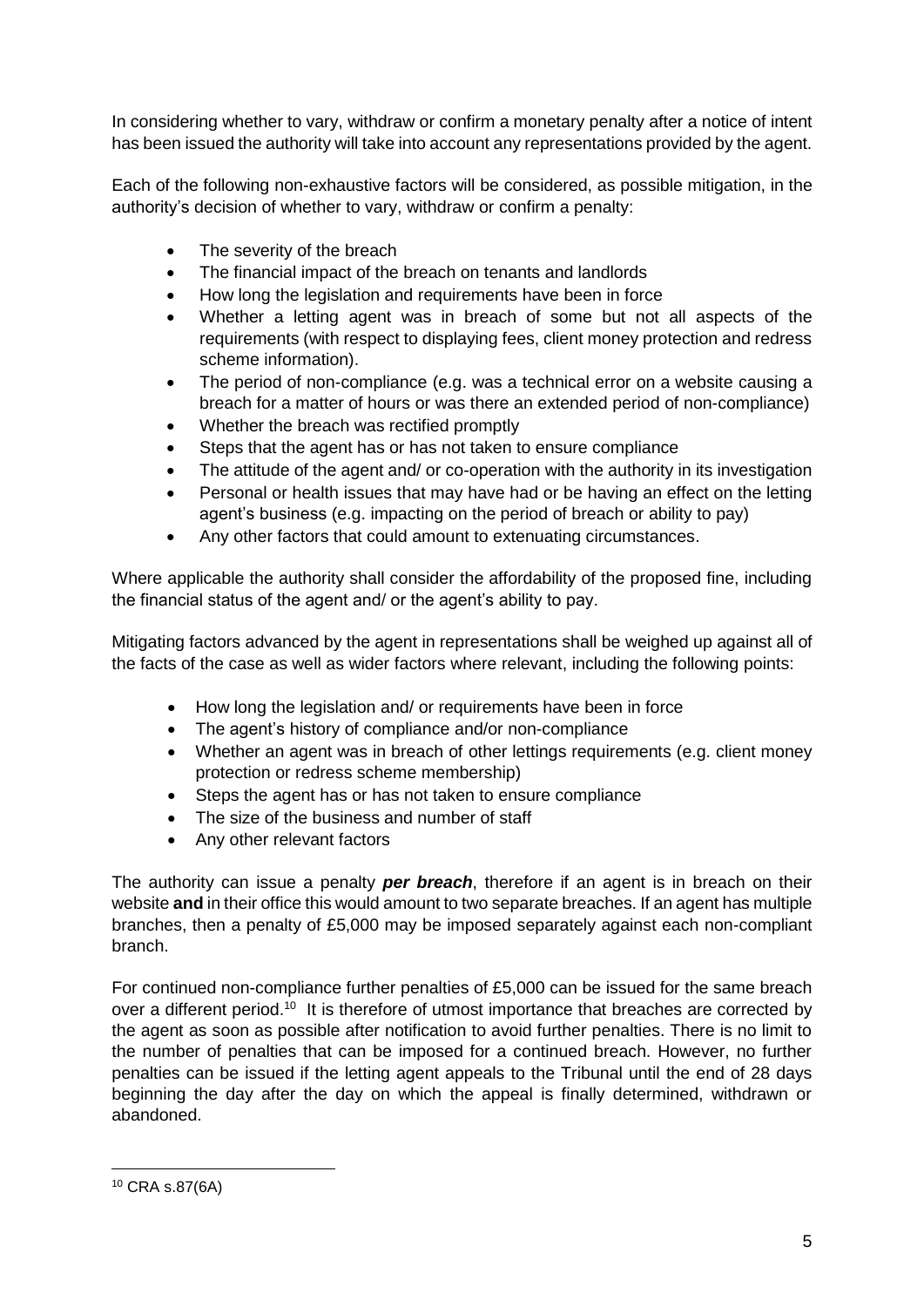Simply correcting a breach after receiving a notice will not nullify the proposed penalty and if an agent would like a reduction to be considered, in the first instance, representations/ objections should be made to the Council in the 28 days allowed.

## **Prohibited payments**

#### Legislation

Tenant Fees Act 2019 ("TFA")

#### Requirement

Under the TFA it is now unlawful for a landlord or letting agent to require a relevant person to make a '*prohibited payment'* in relation to a tenancy agreement. Tenancy Agreements include Assured Shorthold Tenancies ("ASTs"), student accommodation and licences to occupy housing (with limited exception). All payments are prohibited unless they are one of the permitted payments listed in Schedule 1 TFA. Sections 1, 2 and 3 TFA give further details on the specific breaches by a landlord or letting agent.

#### **Sanction**

Section 8 TFA provides local authorities with the power to impose a civil penalty in situations where a breach of the TFA has been identified.

Each separate '*prohibited payment'* represents a separate breach of the TFA.

The TFA sets out maximum penalties that the Council may impose on agents and landlords that breach the above prohibition<sup>11</sup>, namely:

- a. £5,000 where a landlord or agent has required a tenant or landlord to make a 'prohibited payment';
- b. £30,000 where a landlord or agent has required a tenant or landlord to make a 'prohibited payment' within 5 years of a previous conviction or imposition of a Civil Penalty [as an alternative to instigating prosecution proceedings];
- c. £5,000 where a landlord or agent is in breach of the requirement to repay the holding deposit.

If a further breach is committed within five years of the imposition of a financial penalty or conviction for a previous breach, this will be a criminal offence under section 12 TFA. Upon conviction, the penalty is an unlimited fine. This offence is also a banning order offence.<sup>12</sup>

Accordingly, an offence is committed contrary to section 12 TFA, the Council may either impose a financial penalty of up to £30,000 **or** prosecute the landlord or letting agent. For the avoidance of doubt where a financial penalty is imposed this does not amount to a criminal conviction.

Schedule 3 TFA sets out the procedure in relation to notices, appeals and the recovery of prohibited payments.

1

<sup>11</sup> Tenant Fees Act 2019, s. 8

<sup>12</sup> Housing and Planning Act 2016, s. 14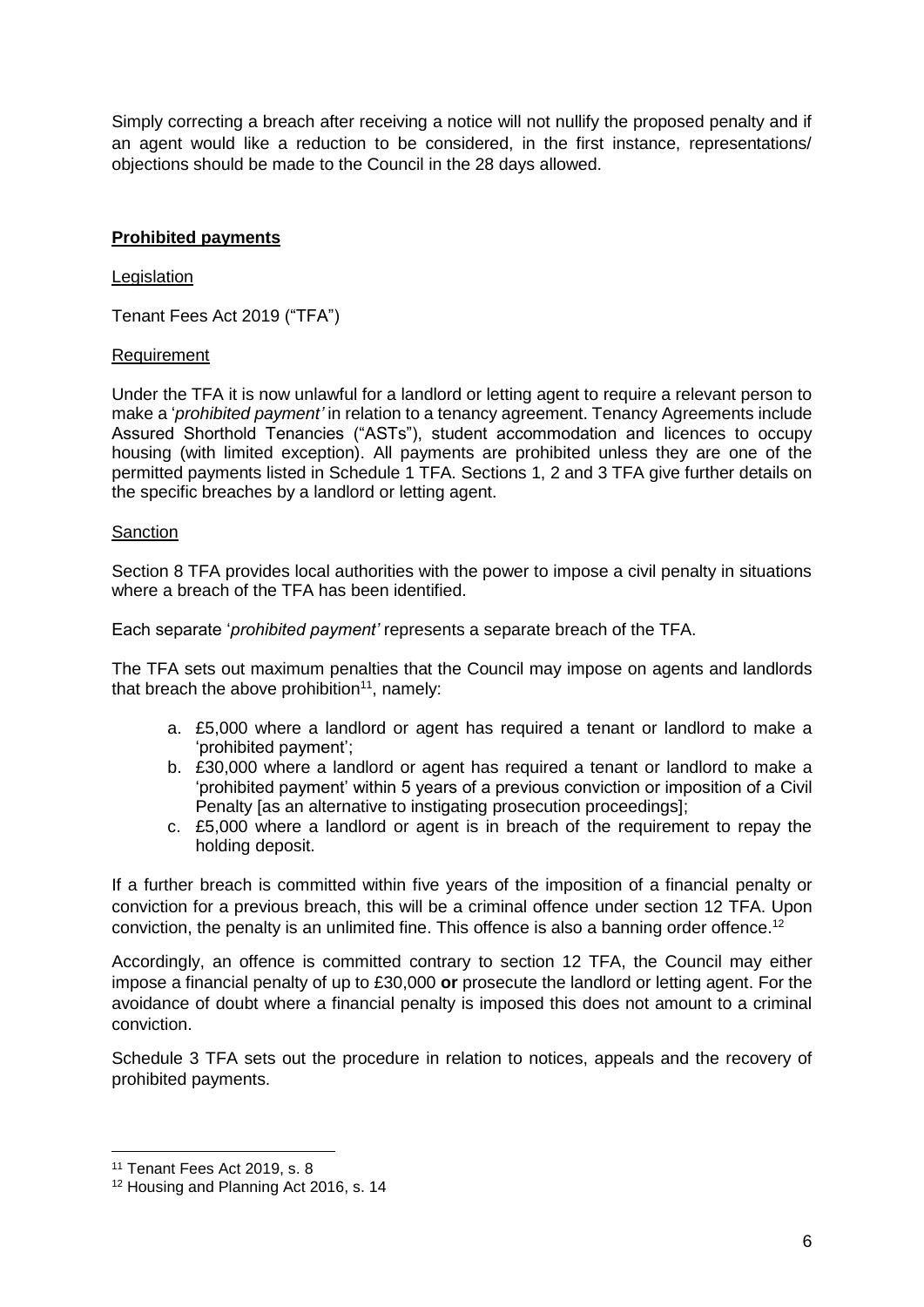The Government has issued statutory guidance: *Tenant Fees Act 2019 Statutory Guidance for Enforcement Authorities.*<sup>13</sup> The Council has regard to this guidance in the exercise of its functions in respect of civil penalties and other enforcement action.

# *Decision to Prosecute*

A decision to prosecute for an offence under section 12 (and/or section 13) will be made, subject to the above-mentioned statutory guidance, the Code for Crown Prosecutors, and our enforcement policy.

We will consider the following general principles when deciding whether to prosecute a landlord or agent:

- a. whether there is sufficient admissible and reliable evidence that the offence has been committed;
- b. whether there is a realistic prospect of conviction;
- c. whether the enforcement authority believes that it is in the public interest to do so.

Additionally, the following non-exhaustive list of factors will be considered when deciding whether to prosecute:

- The agent and/ or landlord's history of compliance/non-compliance
- Whether the first or previous penalties were paid
- The severity of the breach
- Deliberate concealment of the activity and/or evidence
- Knowingly or recklessly supplying false or misleading evidence
- The intent of the landlord/agent, individual and/or corporate body
- The attitude and level of cooperation of the landlord/agent
- The deterrent effect of a prosecution on the landlord/agent and others
- The extent of any financial gain as a result of the breach

Simply correcting a breach after receiving a notice will not nullify the proposed penalty and if an agent would like a reduction to be considered, in the first instance, representations/ objections should be made to the Council in the 28 days allowed.

#### *Determining the level of financial penalty*

1

In accordance with section 8 TFA the financial penalty may be of such amount as the authority determines, subject to the maximum figures stated above.

Below is a list of some, but not all factual elements that provide the context of the breach and factors relating to the Landlord or Agent that may be considered as a part of the Council's decision-making process. The Council will identify whether any combination of these, or other relevant factors, should result in an upward or downward adjustment when determining the level of penalty.

<sup>13</sup>[https://assets.publishing.service.gov.uk/government/uploads/system/uploads/attachment\\_data/file/8](https://assets.publishing.service.gov.uk/government/uploads/system/uploads/attachment_data/file/819633/TFA_Statutory_Enforcement_Guidance_190722.pdf) [19633/TFA\\_Statutory\\_Enforcement\\_Guidance\\_190722.pdf](https://assets.publishing.service.gov.uk/government/uploads/system/uploads/attachment_data/file/819633/TFA_Statutory_Enforcement_Guidance_190722.pdf)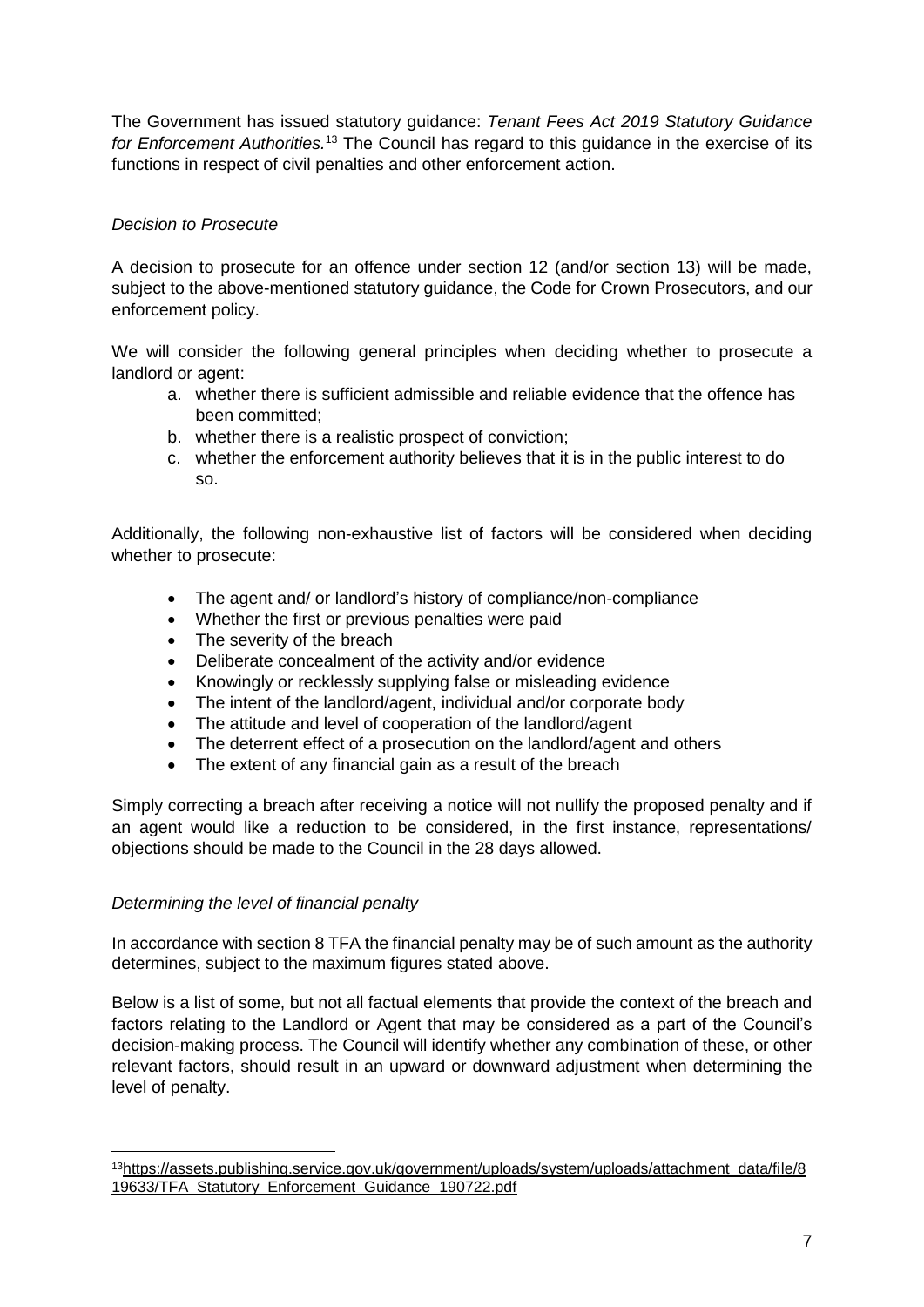#### **Factors increasing seriousness**

#### **Aggravating factors:**

- Previous breaches of the TFA
- Previous convictions, having regard to the nature of the offence to which the conviction relates and its relevance to the current breach and the time that has elapsed since the conviction
- A landlord or agent with a history of failing to comply with their obligations and/or their actions were deliberate and/ or they knew, or ought to have known, that they were in breach of their legal responsibilities
- Level of harm caused to the tenant
- Established evidence of wider/community impact
- Motivated by or evidence of financial gain
- Deliberate concealment of illegal nature of activity
- Obstruction of the investigation
- Refusal of advice or training or to become a member of an Accreditation scheme
- Failure to act quickly in rectifying breach once notified by enforcement authority
- Failure to act quickly in rectifying breach once notified by another person such as a tenant or someone acting on their behalf

#### **Factors reducing seriousness**

#### **Mitigating factors**

- No previous or no relevant/recent breaches or complaints
- No previous convictions or no relevant/recent convictions
- Steps voluntarily taken to remedy problem
- High level of co-operation with the investigation, beyond that which will always be expected
- Good record of relationship with tenants
- Self-reporting
- Acceptance of responsibility and/ or admission of guilt
- Good character and/or exemplary conduct
- Mental disorder or learning disability, where linked to the commission of the breach
- Serious medical conditions requiring urgent, intensive or long-term treatment and supported by medical evidence (affecting reasonable compliance and affecting someone integral to the business such as a Director or manager and particularly relevant in small businesses where there may not be the resources to put alternative arrangements easily in place)
- Prompt repayment of prohibited charge to tenant
- Whether landlords or agent's primary trade or income is connected with the private rented sector

The final determination of any financial penalty will be considered alongside the general principle that a penalty should be fair and proportionate and, in all instances, act as a deterrent and remove any gain as a result of the breach.

#### **Other factors to be considered**

a. Totality principle – if issuing a financial penalty for more than one breach, or where the landlord or agent has already been issued with a penalty, we will consider whether the total financial penalties are just and proportionate to the breaches.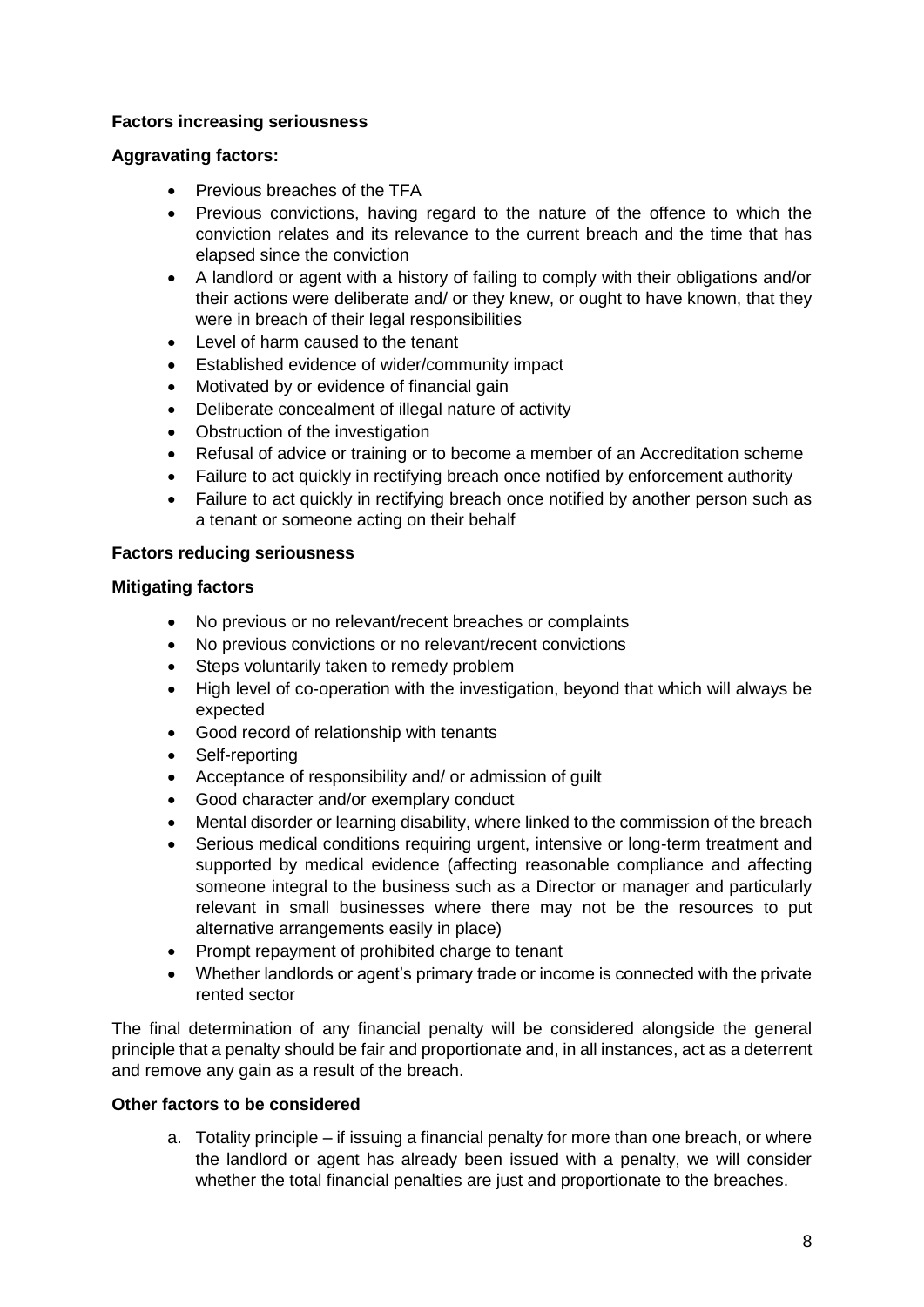- b. Affordability issues impact of the financial penalty on the landlord or agent's ability to comply with the law and whether the penalty is proportionate to their means
- c. Impact of the financial penalty on the business  $-$  if the penalty would be disproportionate to the turnover/scale of the business or would lead to the agent going out of business

A record of each decision and the reason for determining the financial penalty will be kept.

#### **Client money protection**

#### **Legislation**

The Client Money Protection Schemes for Property Agents (Requirement to Belong to a Scheme etc.) Regulations 2019 ("CMP Regulations")

#### The requirement

From 1 April 2019 property agents in the private rented sector in England that hold client money must obtain membership from a Government approved or designated Client Money Protection Scheme. 14

Property agents must also comply with the "transparency requirements" in regulation 4 of the CMP Regulations, for example, they must display, publish and produce the certificate of membership (if the scheme administrator provides a certificate) and give notice to clients if the agents membership of the scheme is revoked.<sup>15</sup>

Mandatory client money protection is intended to give landlords and tenants confidence that their money is safe when it is being handled by an agent. Where an agent is a member of a Government approved Client Money Protection Scheme, it enables a tenant, landlord or both to be compensated if all or part of their money is not repaid.

"Client money" means money received by a property agent held on behalf of another person in the course of English letting agency work within the meaning of section 54 of the Housing and Planning Act 2016 or English property management work within the meaning of section 55 of that Act. This does not include money held in accordance with an authorised tenancy deposit scheme within the meaning of Chapter 4 of Part 6 Housing Act 2004.<sup>16</sup> However, "Client Money" includes deposits paid to a letting agent before they are protected and unprotected deposits at the end of a tenancy, before they are returned/paid to the tenant or landlord.

#### **Sanctions**

**.** 

The CMP Regulations provide that enforcement authorities may impose a financial penalty at such a level as the Council determines but **not exceeding £30,000** where it is satisfied beyond reasonable doubt that a property agent is engaging in letting agency or property management work and is required to be a member of an approved client money protection scheme but has failed to join one.<sup>17</sup>

<sup>14</sup> CMP Regulations, Regulation 3(1)

<sup>15</sup> Ibid. Regulation 4(2) & 4(3)

<sup>&</sup>lt;sup>16</sup> Ibid. Regulation 2

<sup>17</sup> Ibid. Regulation 6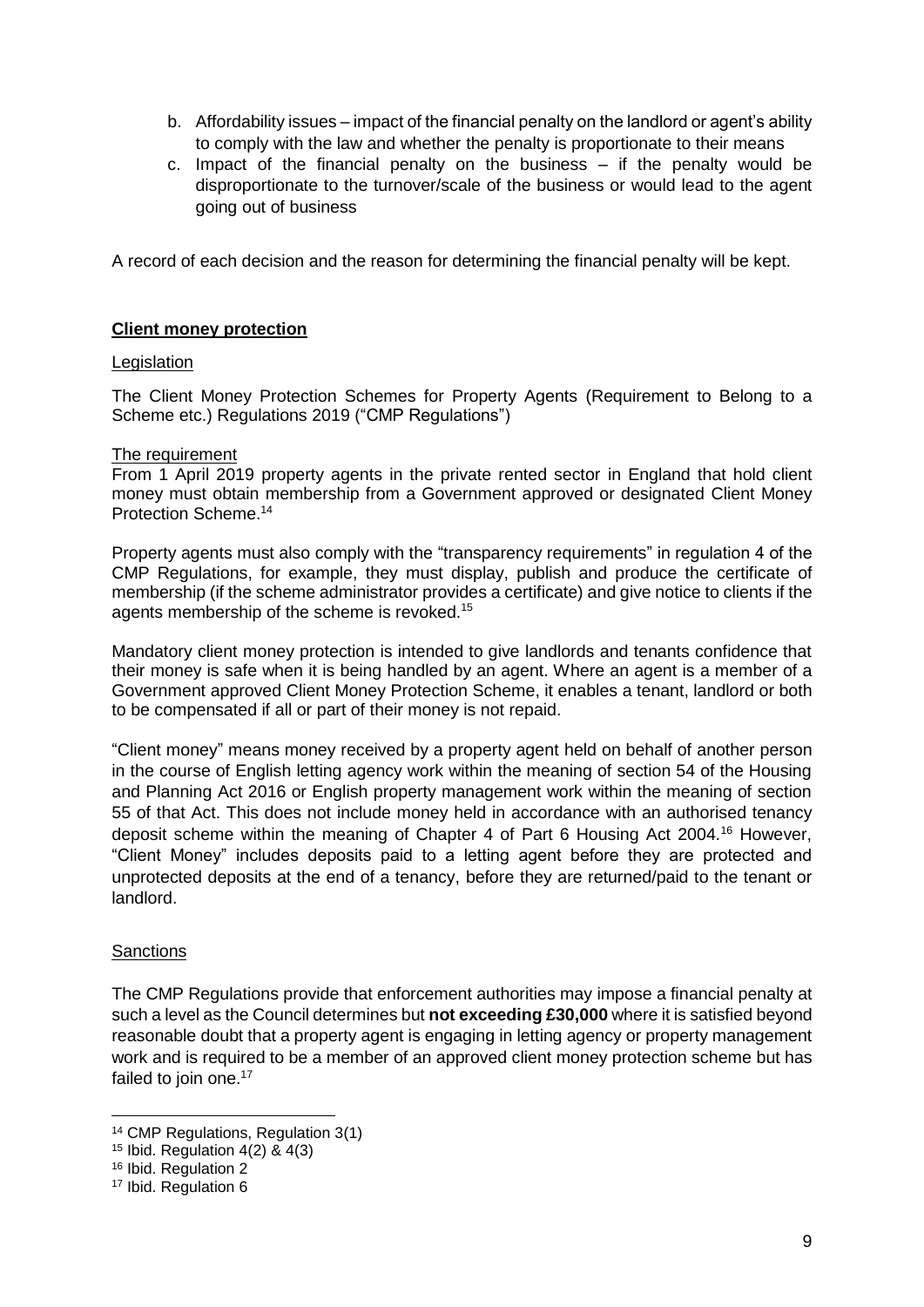Trading Standards considers this a very serious breach because of the potential for extreme harm with potentially devastating consequences to both tenants and landlords. It is also an indicator of poor professional standards within the sector.

A full list of client money protection schemes can be found at the link below. The list of schemes is kept up to date by the MHCLG:

<https://www.gov.uk/client-money-protection-scheme-property-agents>

The CMP Regulations provide that enforcement authorities may impose a financial penalty at such level as the Council determines **but not exceeding £5,000,** where it is satisfied beyond all reasonable doubt that a regulated property agent has failed to:

- a. **Display** a certificate of its membership of an approved Client Money Protection Scheme prominently in their office(s) (where the scheme administrator of the approved scheme provides a certificate);
- b. **Publish** a copy of the certificate on their website (if any); and
- c. **Produce** a copy of the certificate to any person who may reasonably require it, free of charge.<sup>18</sup>

The right to impose a financial penalty in respect of the transparency requirements does not apply if the agent has taken all reasonable steps to obtain a copy of a certificate confirming the agent's membership of the approved or designated client money protection scheme and the scheme administrator has not provided it.<sup>19</sup>

A financial penalty may also be imposed at such level as the Council determines **but not exceeding £5,000**, where it is satisfied beyond reasonable doubt that a regulated property agent has failed to notify each client in writing within 14 days of:

- the agent's membership of an approved or designated client money protection scheme being revoked; or
- the agent ceasing to be a member of a particular approved or designated client money protection scheme and becoming a member of a different approved or designated client money protection scheme.<sup>20</sup>

In such circumstances the notification must give the name and address of the new scheme which the agent joins.<sup>21</sup>

A breach of each of the transparency requirements above would account for a separate breach.<sup>22</sup> Therefore, where an agent has breached more than one of these requirements, they will be liable for a separate financial penalty in respect of each breach. For example, in the event that an agent fails to display their membership certificate and also fails to provide a copy of these certificates free of charge to anyone who reasonably asks these are two individual breaches with two separate potential financial penalties.

**<sup>.</sup>** <sup>18</sup> Ibid. Regulation 4 & 7

<sup>19</sup> Ibid. Regulation 7(3)

 $20$  Ibid. Regulation  $4(2)$  & 7

<sup>21</sup> Ibid. Regulation 4(3)

<sup>&</sup>lt;sup>22</sup> See MHCLG statutory guidance, Mandatory client money protection for property agents, Enforcement guidance for local authorities

[https://assets.publishing.service.gov.uk/government/uploads/system/uploads/attachment\\_data/file/80](https://assets.publishing.service.gov.uk/government/uploads/system/uploads/attachment_data/file/800548/CMP_enforcement_guidance.pdf) 0548/CMP\_enforcement\_quidance.pdf, p. 10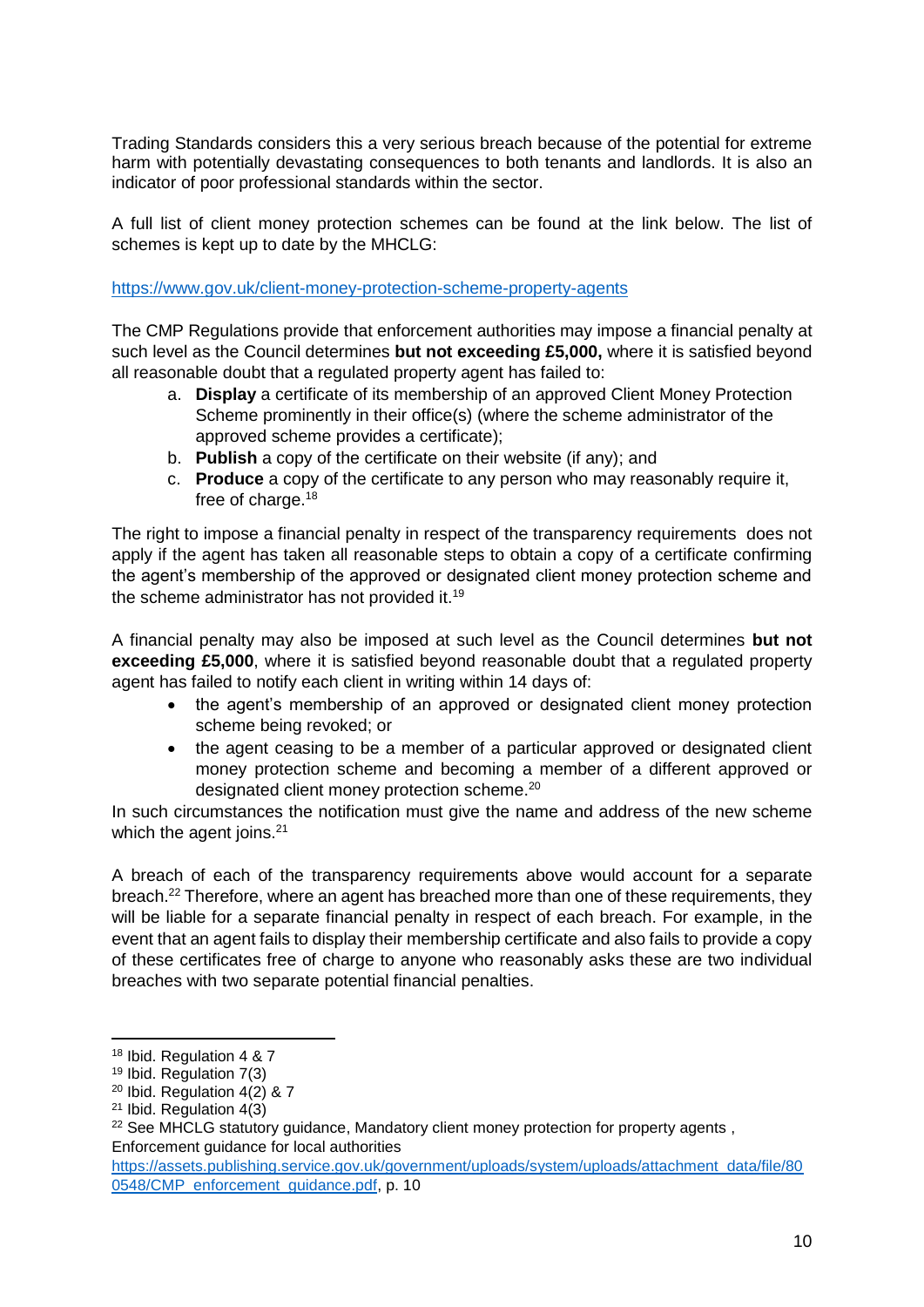Simply correcting a breach after receiving a notice will not nullify the proposed penalty and if an agent would like a reduction to be considered, representations/objections should be made in the 28 days allowed (as detailed on the back of the notice of intent).

# *Determining the level of financial penalty*

Although the Council has a wide discretion in determining the appropriate level of financial penalty in any particular case, in creating this policy regard has been given to the statutory guidance and non-statutory guidance, the Regulators' Code and where applicable the Code for Crown Prosecutors. This policy has been made in consultation with the lead enforcement authority.

#### **STEP 1: Determine starting point**

In determining the appropriate financial penalty where an agent is not a member of a client money protection scheme the authority will start by taking into account the size of the company and apply a penalty as follows:

- Property Agent Business turnover below £75,000: penalty starting point £10,000
- Property Agent Business turnover between £75,000 £150,000; penalty starting point £20,000
- Property Agent Business turnover over £150,000: penalty starting point £30,000

The above figures will be applied before serving the notice of intent. The company's turnover shall be assessed by reference to the turnover of the company stated in the most recent accounts submitted to Companies House. If the business is not a company or no accounts indicating turnover have been submitted to Companies House or the accounts are more than 18 months old, then the maximum of £30,000 may be applied until the Council has a better indication of the business' financial status, in practice this may be after the notice of intent is served and financial documents have been supplied by the agent.

# **STEP 2: Adjust starting point to reflect aggravating and mitigating features**

Having selected the appropriate starting point for determining the financial penalty, the authority will then adjust the financial penalty imposed up and down in light of the following aggravating and mitigating factors:

#### **Aggravating factors**

- Extended period of breach
- Previous civil penalties being issued against the agent and/ or a record of noncompliance with relevant legislation
- Agent has made no reasonable attempts to comply with the Regulations
- Failure to act quickly in rectifying any breach once notified by the authority (or to take reasonable steps to do so)
- The agent has previously received advice and guidance from the authority in relation to joining a CMP scheme
- Actual Harm caused to tenants or landlord (or evidence of a loss of client money in respect of previous tenants or landlords)
- Potential harm caused to tenants or landlords
- Complaints received relating to client money or otherwise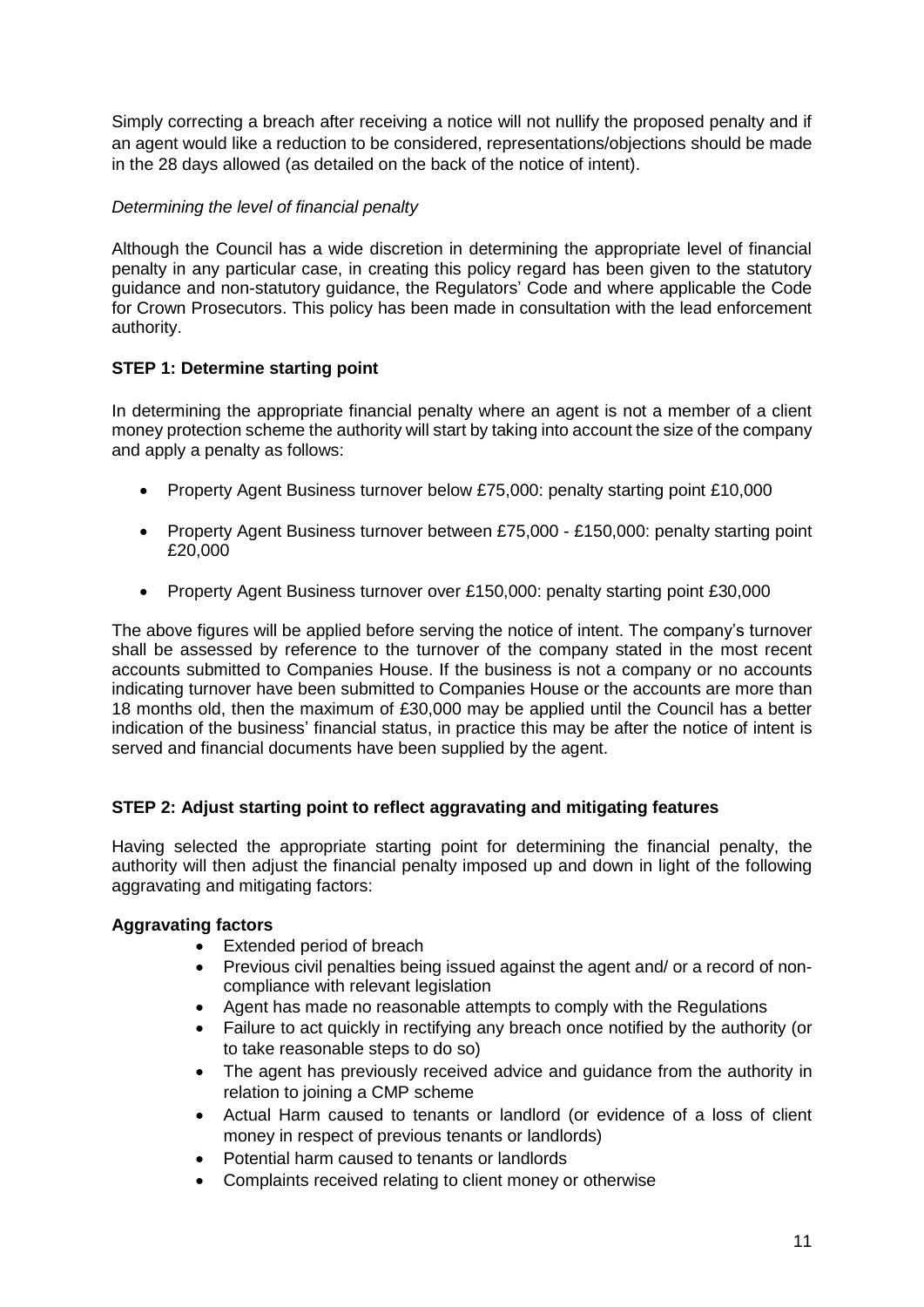- Where an agent has been expelled from an approved scheme and has not taken immediate action to join another scheme or ensure it is not holding client money
- Lack of co-operation / obstruction of the investigation

#### **Mitigating factors**

- Co-operation with the investigation
- The agent has a good reputation with no previous breaches or complaints
- Early admission of the breach and taking all reasonable steps to quickly join a scheme
- Evidence that the agent has made every reasonable effort to join an approved client money protection scheme but is unable to do so for issues outside of their control
- Production of up to date full accounts showing for example that the agent's turnover is significantly less than that stipulated on the most recent companies house accounts or that the fine would cause severe financial hardship or would be likely to put the agent out of business
- Mental disorder or learning disability, where linked to the commission of the breach
- Serious medical conditions requiring urgent, intensive or long-term treatment and supported by medical evidence (affecting reasonable compliance and affecting someone integral to the business such as a Director or manager and particularly relevant in small businesses where there may not be the resources to put alternative arrangements easily in place)

#### **STEP 3: Consider other factors**

#### **Deterrence**

In order to deter agents from breaching the CMP regulations and to deter other agents from committing similar breaches the penalty should be such as to have a real financial impact on the business.

#### **Totality principle**

If issuing a financial penalty for more than one breach, or where the agent has already been issued with a penalty, the authority will consider whether the total financial penalties are just and proportionate to the breaches.

#### **Affordability issues**

Impact of the financial penalty on the agent's ability to comply with the law and whether it is proportionate to their means.

Impact of the financial penalty on the business, the penalty should not be disproportionate to the turnover and scale of the business and/ or would lead to the agent going out of business.

The final determination of any financial penalty will be considered alongside the general principle that a penalty should be fair and proportionate but, in all instances, act as a deterrent and remove any gain as a result of the breach.

In practice, step 2 and 3 are likely to take place after the Council have issued a notice of intent after an agent has made representations.